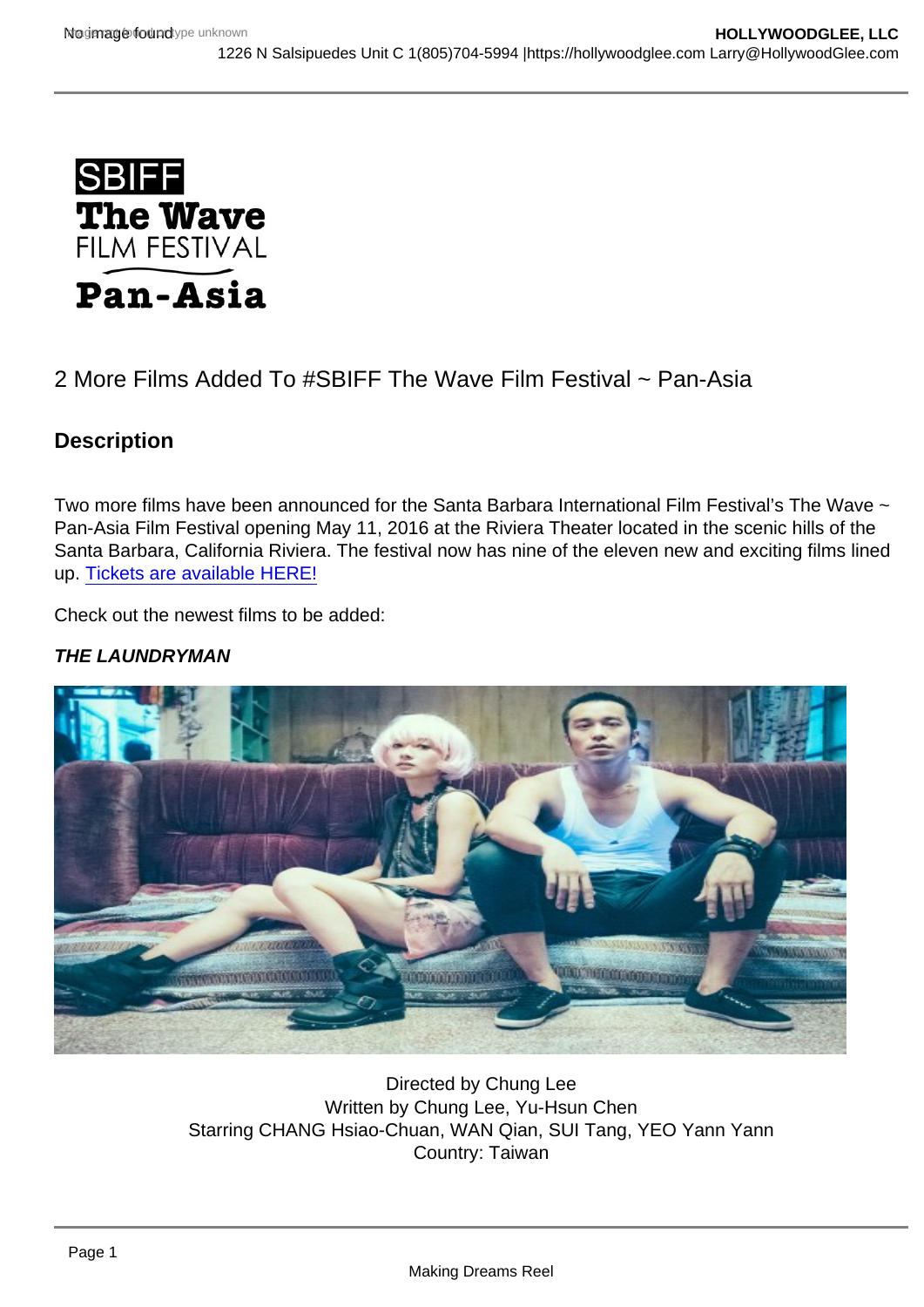#### Runtime: 112 min

The film is an audacious combination of black comedy and action, telling the story of a laundry shop that secretly provides a service other than doing laundry. The beautiful shop owner A-Gu enlists a group of contract killers for hire in the disguise of laundry service. One of these professionals, "No.1, Chingtian Street", is haunted by the ghosts of his victims. He seeks the help from Lin Hsiang, a medium introduced by A-Gu. It turns out Lin Hsiang is the only one that can also see the ghosts troubling "No.1, Chingtian Street." She tries to help him get rid of the ghosts, but the laundry shop hides more secrets than she bargains for. And what "No.1, Chingtian Street" runs from is not the ghosts of others but the ghosts from his past.

## **ZINNIA FLOWER**



Directed by Tom Shu-Yu LIN Written by Tom Shu-Yu LIN,Wei-Jan Liu Starring Karena LAM, SHIH Chin-Hang "Stone" Country: Taiwan Runtime: 96 min

Wei and his wife, a piano teacher, are expecting a baby in three months. In three months, Ming with be married to Yuo, a cook and the love of her life. Yet all of this ends in a horrible car crash leaving Wei and Ming alone to face the world in emptiness.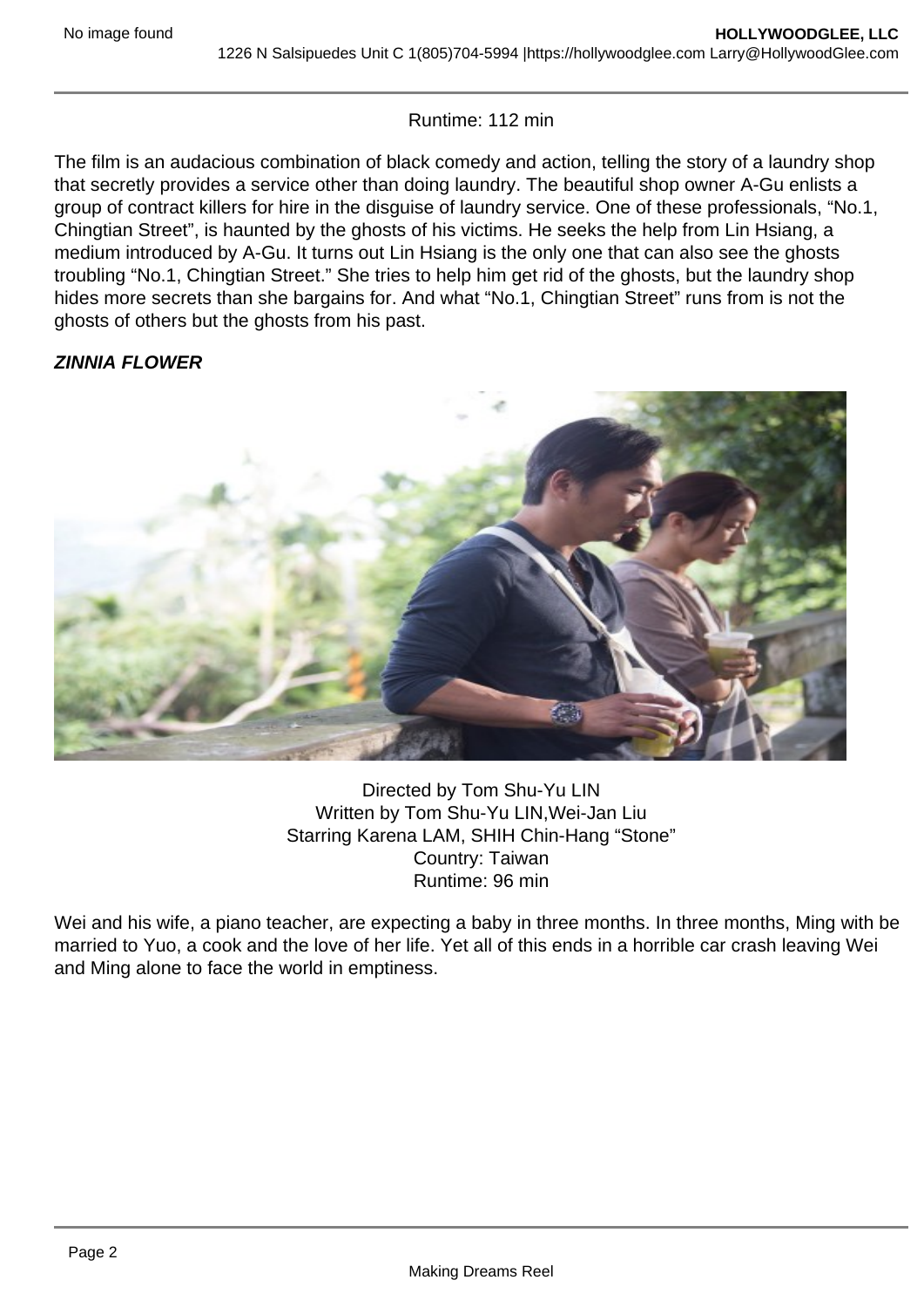Everything that was left behind seems unchanged, but is forever different. They choose different paths, different ways of mourning. Like two mice lost in a labyrinth, Wei runs around in circles, hitting walls, and still ends up where he began. Ming calmly and slowly creeps down a determined path, seemingly moving forward, but towards a fatal dead end. Days go on not feeling like days and the only thing that lets them know that time is still moving forward is the weekly seven-seventh ritual that they both go to up in a mountain temple. It is only there that their paths cross. In a crowd of hundreds of mourners,Wei and Mind notice each other and recognize that pain within the other.

Embarking on separate journeys, Wei decides to visit the homes of all his wife's piano students, returning their tuition fees for the lessons that will never be taught. Ming decides to go to Okinawa, the honeymoon she and her fiancée will never go to together. In the end, they discover that the only end to their journey is the end of the journey itself, nothing more.

On the 100<sup>th</sup> day, they travel up to the mountain again for the final ritual. After the last prayer, they meet again, finding both pain and comfort in the other person, a total stranger, but the only stranger who knows what the other has been through. Sunset, on the bus down the mountain, sitting side by side, they weep in silence.

Looking forward to seeing you there!



(Source: News release sbiff.org)

### **Category**

- 1. #SBIFF
- 2. The Wave

### **Tags**

- 1. #SBIFF
- 2. Action
- 3. Actor
- 4. Cinema
- 5. Comedy
- 6. Director
- 7. Exciting
- 8. Festival
- 9. Film